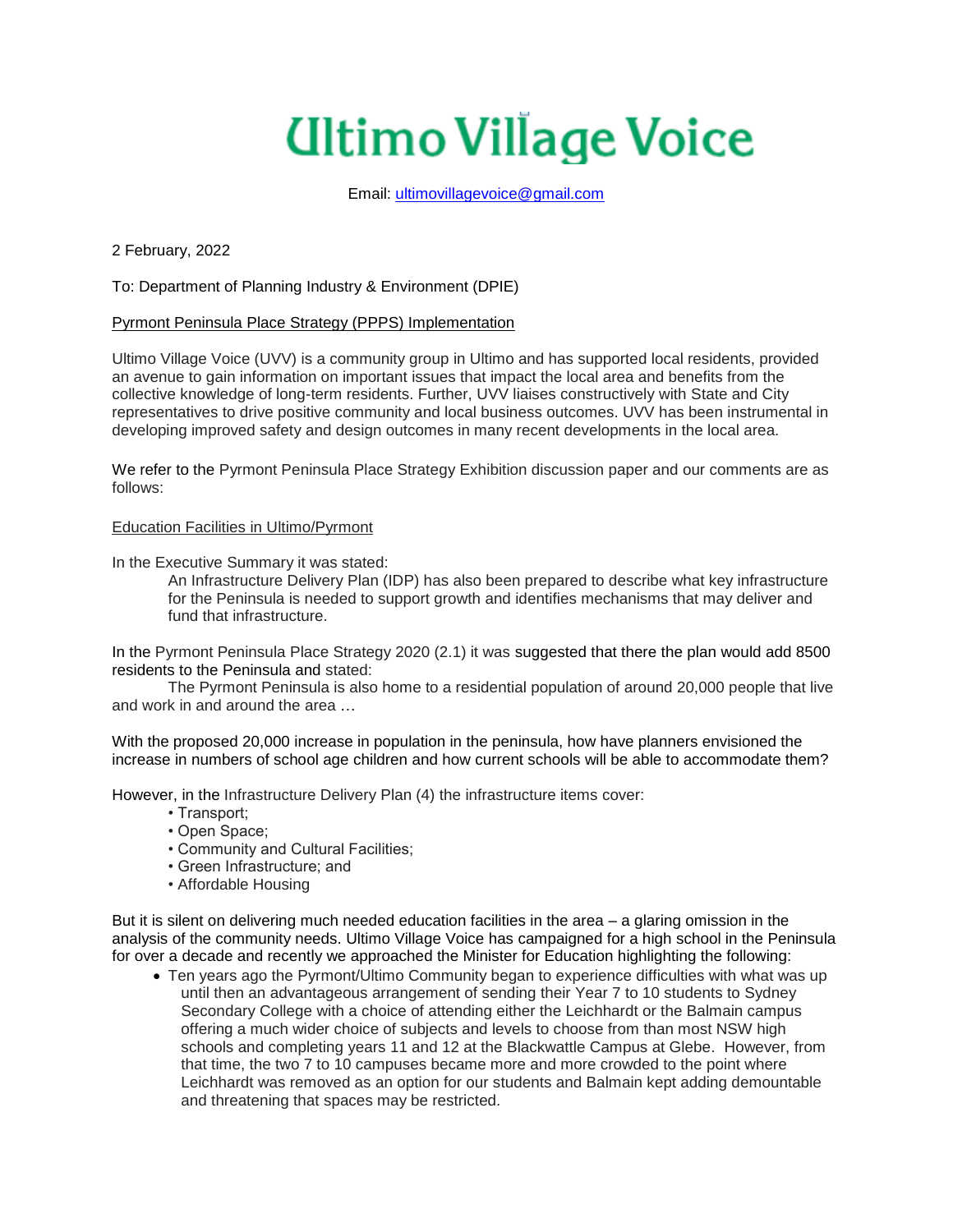While the Education Department built the new City High School the students in our community are denied the option to attend in spite of it being located closest to us, as Ultimo and Pyrmont are outside the catchment area of the school.

## *Recommendation*

*We request that the IDP be reviewed and revised to undertake the following with regard to building a high school in the Peninsula:*

- *identify the potential for individual developments, including development on key sites, to incorporate infrastructure needed by the anticipated development – review the sites capable of change to identify a suitable site for this infrastructure*
- *assign priorities and an indicative staging schedule for delivery of the infrastructure*
- *provide a 'road map' to assist agencies to collaboratively plan, prioritise, program and deliver infrastructure in the Pyrmont Peninsula in an orderly and timely manner – in this particular instance with the Department of Education*

#### Sites capable of change

We understand that "The sites identified for change under the PPPS (see Figure 5) were informed by work done by DPIE in consultation with Council, other state government agencies, landowners, and developers with land or interests in the Peninsula during 2020." There are 47 sites identified and most of them are City of Sydney Council led. However, it is not clear what "change" entails and we would appreciate clarification of whether change includes a complete change in the nature of use of the site. If the "change" does not normally require a zoning change, we request that sites that are currently community and public facilities be excluded.

In particular, we are alarmed that the following sites have been identified (both of them City of Sydney Council led) as they are a Council facility for the community and a public cultural facility respectively:

- Ultimo Community Centre 40 William Henry Street Ultimo (item 30)
- Powerhouse Museum 500 Harris Street Ultimo (item 36)

## *Recommendation*

- *We request that the above sites be excluded from the list of Sites capable of change to preserve these facilities. If the Ultimo Community Centre requires redevelopment/refurbishment, it should remain as a community centre to serve the Ultimo community*
- *Any changes to the Powerhouse Museum should be subject to finalisation of the Senate enquiry which is ongoing, and that it must maintain its original purpose as a Museum of Technological Sciences and Engineering, as well as innovation*

## Four Key Sites for significant change

The PPPS nominated four Key Sites with capacity for significant change (Harbourside, Blackwattle Bay, The Star and UTS) and advised that Harbourside and Blackwattle Bay have progressed through separate planning processes whereas The Star and UTS prepared key site master plans and went through design sessions with the State Design Review Panel.

We comment on each of the sites as follows:

• Blackwattle Bay – Ultimo Village Voice submitted a response to the Master Plan and maintains our objections to the proposed building height and form of the building towers and suggested that the proposed upper height limit does not align with the Pyrmont Peninsula Place Strategy, in particular Direction 2 which states "Any changes in building forms and public domain must be sympathetic to, or enhance, that character". We also maintain that the 10 metre wide promenade proposed is too narrow to be world class and to adequately provide for the number and range of activities of people who will use it. We propose that it should be predominately 30 metres wide with a minimum of 20 metre width in some places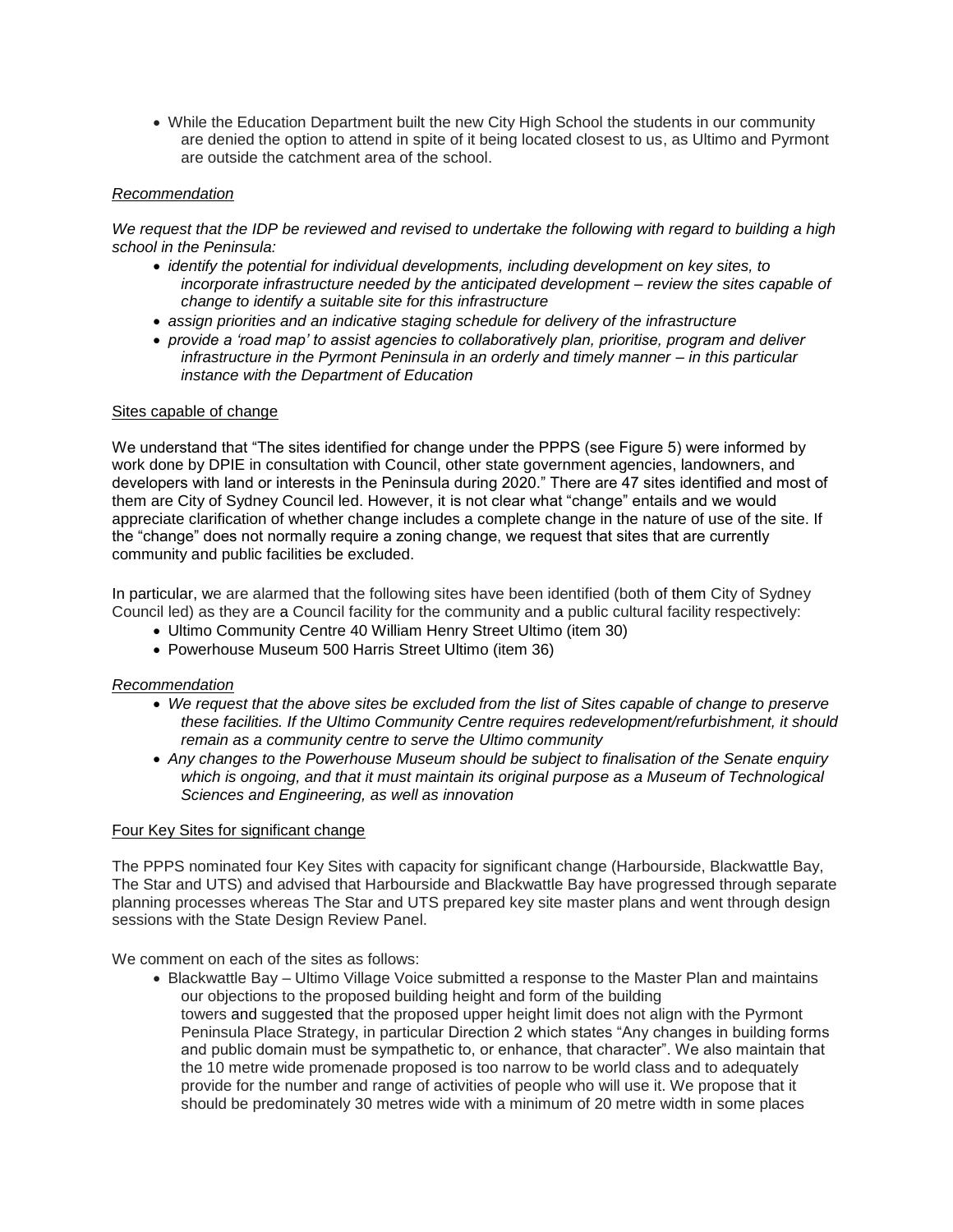- Harbourside Ultimo Village Voice made a submission to this development and maintains our objections that the proposed podium and tower will result in a massive and unacceptable increase in development compared to the existing low rise building
- The Star In our previous submissions we objected to the height (105m) of the proposed hotel on the northern side and also to the extension of the trial period for the outdoor gaming (currently allowed 24/7) on the grounds that the current operations (temporarily approved) have a significant and detrimental impact on the amenity of residents who live close to the premises.

# *Recommendations:*

- *We continue to oppose the height of the Star Key Site development; and request a minimum of 8m North Tower setback at street/base level be a requirement, to allow for mature canopy trees (not palm trees) to grow; in addition, we propose the North Tower podium setbacks be15m from the neighbouring residential apartments and for mitigating down wind tunnel problems;*
- *We propose a portion of the contributions from this development be directed towards the development of a new high school in the Peninsula, also towards extra CCTV and permanent noise monitoring equipment being installed surrounding both properties for the safety of the public and Pyrmont neighbours*
- *We object to the Taxi rank returning to Jones Bay Road and request that The Star should provide EV charging for TAXI's and its petrol fueled squadron of mini buses*
- *We strongly oppose The Star wanting to remove current healthy, dense green canopy street trees on Pirrama Road, Jones Bay Road, Edward Street and Pyrmont Street for a tower build instead of protecting these irreplaceable trees; we prefer a 'rich canopy of trees' native and canopy providing; we do not support the planting of Palm trees, as they do not mitigate increased heat, noise pollution, filter air pollution and provide view privacy/security*
- UTS It is assumed that the planning control amendments for the UTS site 13 -15 only relates to the proposed Indigenous residential college. As presented and at this early stage of the design process the development will be an excellent addition to UTS and our community. The community should be consulted on any further development on this site.

# New Metro Station

In the new planning controls for Sydney Metro sites In May 2021, the Government announced two sites within the Peninsula that would accommodate a new Metro Station (3.7). These sites propose Metro site east (a station entry and mixed-use tower development) at 37-39 Union Street, and Metro site west (comprising a station entry and infrastructure) at 26-32 Pyrmont Bridge Road:

- Metro site East potentially could include tower development and impact on nearby existing residential development and the important local public open space of Elizabeth Healey Reserve.
- Metro site west Metro site west has not undergone the same level of testing and analysis as Metro site east. This is because the development on the site anticipates relatively minor increases to existing building height and is not seeking a tower development above. The site will be mainly used as an entry/exit to the station and to accommodate station services.

## *Recommendation*

- *Our preference is the Metro site west as the location is more central and accessible to the commuters*
- *We request a tunnel from this site extending to the vicinity of Fig St to serve the commuters on the southern end of the Peninsula*

# Social and Affordable Housing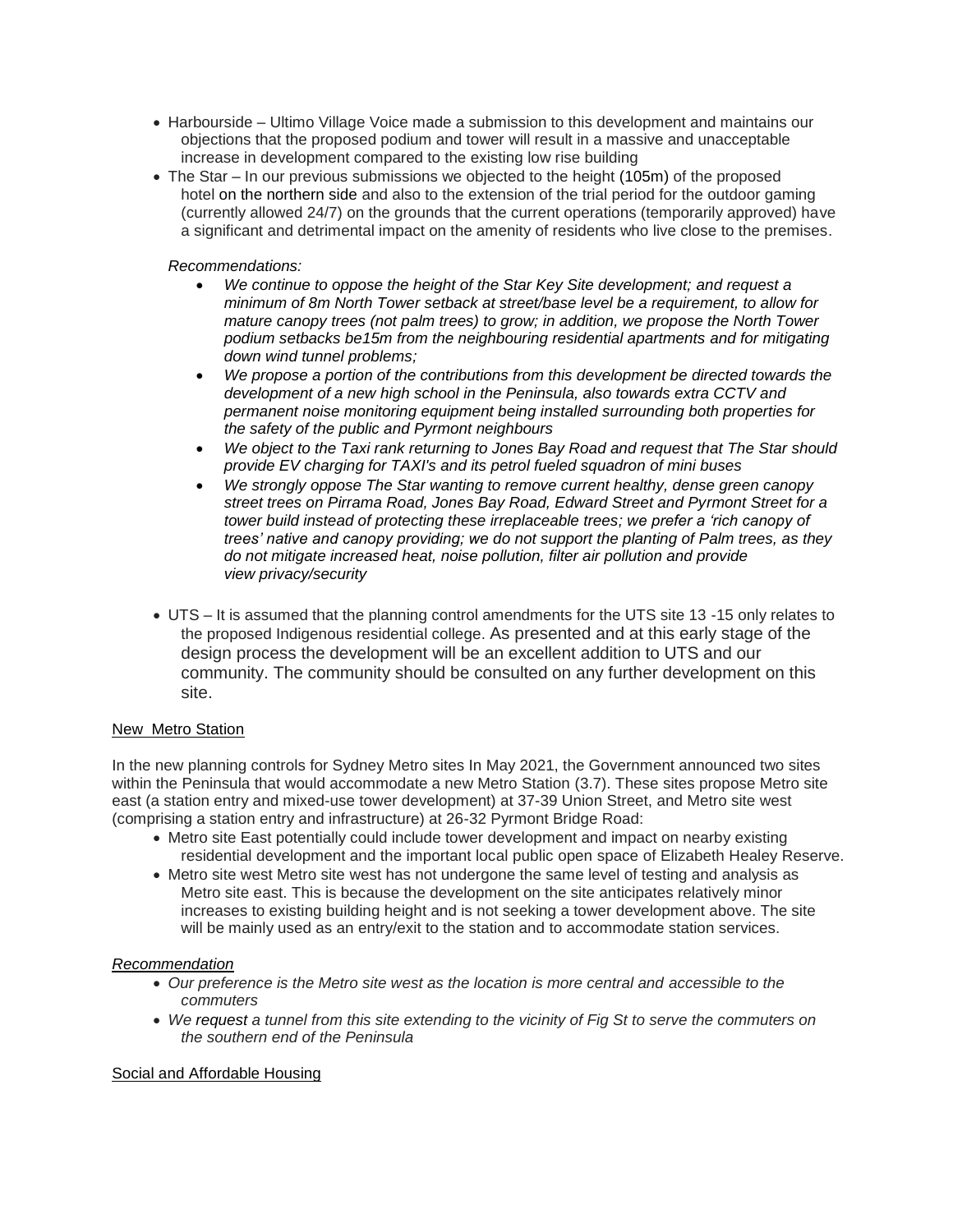It is noted that "the Stage 2 implementation will align with the Infrastructure, Liveability, Productivity, Sustainability and Governance priorities and actions of City Plan 2036, including but not limited: Grow social and affordable rental housing …".

Notably, the support for public and affordable housing is limited to 5% in this scheme. We support the recommendation from The City of Sydney for this to be increased to 25%, in order to become closer to meeting the need while we still have some government owned land available on which to build these homes.

# *Recommendation*

- *Update the Affordable Housing program to provide adequate housing in Ultimo and Pyrmont for nurses, police, teachers, ambulance, fire, delivery and community and city support staff (and in these contagious times - cleaners), the need to provide accommodation close to where such people are employed*
- *Review and strengthen social housing management to ensure that existing and any future housing sites are properly managed regarding repair and maintenance issues*

# Special Instrastructure Contribution

It is noted that (4) "The IDP sets out a range of mechanisms that are expected to be used to fund and deliver the infrastructure which include (but are not limited to): Local infrastructure contributions – to provide funding towards local infrastructure …".

## *Recommendation*

 *We support that any developers' contributions raised in this scheme be applied to provide funding towards local infrastructure in the Peninsula, especially a higher rate towards affordable housing and to build a local high school, but to exclude funding for the Metro station which should be entirely funded by the State Government*

## Transport Analysis

It is proposed (3.11):

- A new bus route from Rozelle to Green Square Station, via Harris Street and Regent Street, with a frequency of at least 6 services per hour
- Bus priority infrastructure to support a new proposed bus route and a contraflow bus lane on Harris Street and Regent Street between Thomas Street and Lee Street

We understand they are ideas to be investigated further and there are no further details at this stage.

## *Recommendation*

 *Community consultation when reviewing and developing new bus routes to ensure they enhance the connectivity of the Peninsula and meet the needs of the community*

# Extension of the Goods Line (4.5 TUMBALONG PARK SUB-PRECINCT of the Urban Design Report)

It is proposed to "Extend the Goodsline past the Powerhouse Museum between light rail line and museum between the Goods Line and Pyrmont St" but there are no concrete details yet in this Plan. We require careful consideration as to how this can be achieved in future planning, considering the Powerhouse Museum occupies the entire width between Harris St and the light rail tracks.

## *Recommendation*

 *We support the extension of the Goodsline as long as it does not affect the Powerhouse Museum site which should remain intact*